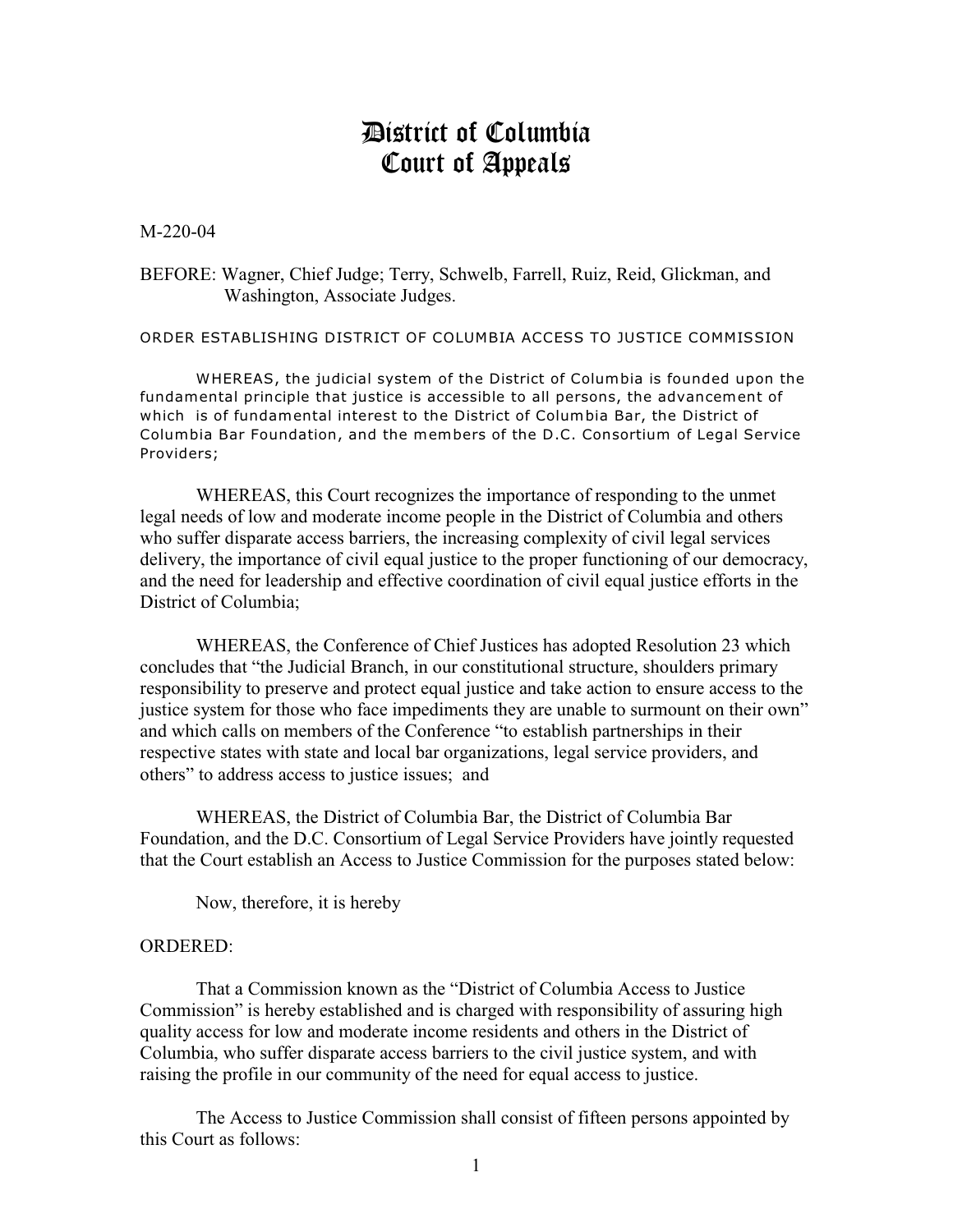Four (4) judges nominated by the Joint Committee on Judicial Administration in the District of Columbia;

Two (2) persons nominated by the District of Columbia Bar;

Two (2) persons nominated by the District of Columbia Bar Foundation; and

Four (4) persons nominated by the Consortium of Legal Service Providers, at least one of whom shall be a leader of a community-based organization serving persons living in poverty or a client of a D.C. legal services provider.

The remaining three (3) members shall be selected on the basis of a demonstrated commitment to, and familiarity with, access to justice issues.

The Bar, Bar Foundation, and Consortium shall submit to the Court a list containing at least one more candidate than the number of allotted slots.

The Court shall designate one member as the chairperson of the Commission who shall serve a term of two (2) years and who shall be eligible for reappointment.

The Court, the Bar, the Bar Foundation, and the Consortium commit to work together to achieve the jointly shared goal of improving access to justice in our community. While the Commission will be independent and its members will be expected to conduct their deliberations exercising independent judgment and with the perspective of what will best achieve access to justice, each stakeholder will endeavor to facilitate the work of the Commission.

The Commission will consult extensively with members of communities that experience barriers to justice, including persons living in poverty, language minorities, persons with disabilities, and others, to obtain their views regarding the barriers to equal justice and proposed solutions.

Any recommendations by the Commission shall be made in the name of the Commission only, and not in the name of the individual members or the institutions they represent.

The Commission will be established for an initial term of three years. The Court will extend the term of the Commission if the Commission has demonstrated significant progress toward the goals of a significant increase in funding for access to justice, improved planning and coordination in legal service delivery, and reduction in the barriers to access to justice.

The Access to Justice Commission shall work to:

1. Establish a coordinated planning process that involves all members of the community who are affected by the crisis in equal access to justice in an effort to develop strategies to improve access and reduce barriers;